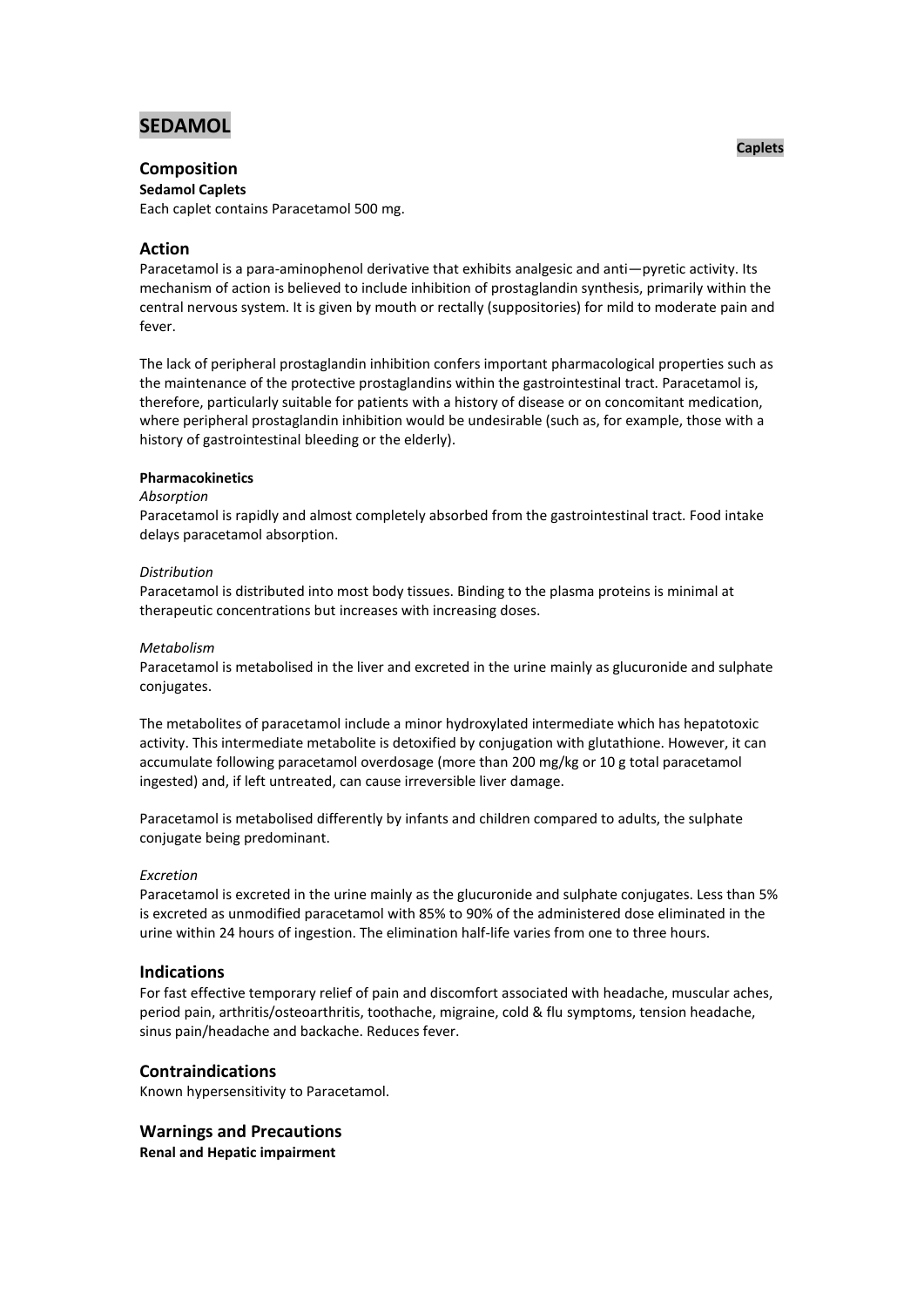Patients who have been diagnosed with liver or kidney impairment must seek medical advice before taking this medication.

Underlying liver disease increases the risk of paracetamol-related liver damage. Patients who have been diagnosed with liver or kidney impairment must seek medical advice before taking this medication. If symptoms persist, medical advice must be sought. Keep out of sight and reach of children.

### **Pregnancy**

## *Category B*

Animal reproduction studies have failed to demonstrate a risk to the fetus and there are no adequate and well-controlled studies in pregnant women.

#### **Nursing Mothers**

Although Paracetamol appears in very low concentration in breast milk, risk-benefit must be considered before this drug is given to nursing mothers.

If a sensitivity reaction occurs, discontinue use. Paracetamol should be given with care to patients with impaired kidney or liver function.

#### **Use in children**

Not recommended for children under seven years of age.

## **Adverse Reactions**

Adverse events from historical clinical trial data are both infrequent and from small patient exposure. Accordingly, events reported from extensive post-marketing experience at therapeutic/labeled dose and considered attributable are tabulated below by System Organ Class and frequency. The following convention has been utilized for the classification of undesirable effects: very common

(≥1/10), common (≥1/100, <1/10), uncommon (≥1/1,000, <1/100), rare (≥1/10,000, <1/1,000), very rare (<1/10,000), not known (cannot be estimated from available data).

Adverse event frequencies have been estimated from spontaneous reports received through postmarketing data.

| Frequency | <b>Undesirable Effect</b>                                                                                                   | <b>Body System</b>                              |
|-----------|-----------------------------------------------------------------------------------------------------------------------------|-------------------------------------------------|
| Very rare | Thrombocytopenia                                                                                                            | Blood and lymphatic system disorders            |
| Very rare | Anaphylaxis<br>Cutaneous hypersensitivity<br>reactions including skin rashes,<br>angioedema and Stevens<br>Johnson syndrome | Immune system disorders                         |
| Very rare | Bronchospasm                                                                                                                | Respiratory, thoracic and mediastinal disorders |
| Very rare | <b>Hepatic dysfunction</b>                                                                                                  | Hepatobiliary disorders                         |

## **Drug Interactions**

#### *Paracetamol/ Oral Anticoagulants*

Regular administration of Paracetamol may enhance the activity of coumarin anticoagulants, when given concurrently. Occasional doses have no significant effect.

#### *Paracetamol/ Hepatic Enzyme-inducing Agents*

Concurrent administration of enzyme inducers and Paracetamol may decrease the therapeutic effect of Paracetamol, probably because of increased metabolism resulting from induction of hepatic microsomal enzyme activity.

*Paracetamol/ Salicylates/ Other Non-steroidal Anti-inflammatory Drugs*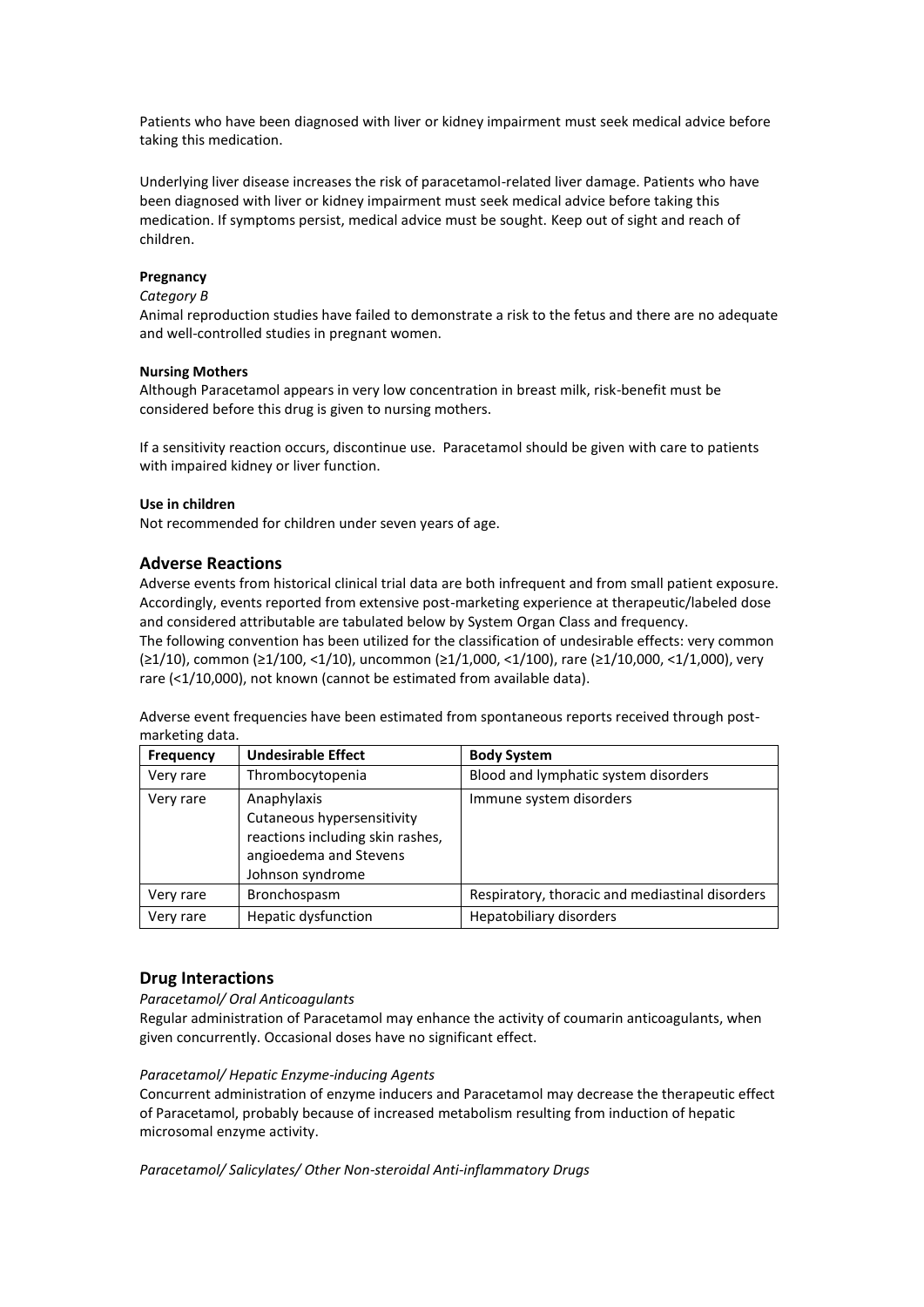Chronic high-dose administration of Paracetamol with salicylates and/or other non-steroidal antiinflammatory drugs increases the risk of analgesic nephropathy.

#### *Paracetamol/ Zidovudine*

Paracetamol may competitively inhibit hepatic glucuronidation of zidovudine and decrease its clearance from the body. Zidovudine may also inhibit the hepatic glucuronidation of Paracetamol. Concurrent use should be avoided, because the toxicity of either or both medications may be potentiated.

#### **Diagnostic Interference**

# *Blood Glucose*

Blood glucose determinations, when measured by the glucose oxidase/peroxidase method, may be falsely decreased; but probably not when measured by the hexokinase/glucose-6-phosphate dehydrogenase (G6PD) method.

#### *Serum Uric Acid*

Falsely increased serum uric acid values may occur when the phosphotungstate uric acid test method is used.

#### *Urine 5-Hydroxyindoleacetic Acid (5-HIAA)*

Qualitative screening tests using nitrosonaphthol may produce false-positive test results. The quantitative test is unaffected.

#### *Pancreatic Function Test using Bentiromide*

Administration of Paracetamol prior to the bentiromide test will invalidate the test results, because Paracetamol is also metabolized to an arylamine and will therefore increase the apparent quantity of para-aminobenzoic acid (PABA) recovered. It is recommended that Paracetamol be discontinued at least three days prior to administration of bentiromide.

### **Dosage and Administration**

*Adults and children aged 12 years and over:* 1 to 2 tablets every four to six hours as required. Maximum of 8 tablets in 24 hours. Do not use for more than a few days at a time in adults without medical advice.

*Children 7 to 12 years:* ½ to 1 tablet every four to six hours as required. Maximum of 4 tablets in 24 hours. Should not be used for more than 48 hours for children 7 – 17 except on medical advice.

Take with water or other fluid. Do not exceed the stated dose. Should not be used with other paracetamol-containing products. Minimum dosing interval: 4 hours.

# **Over Dosage**

## **Manifestations**

In massive over dosage, Paracetamol may cause hepatic toxicity. Early symptoms following a potentially hepatotoxic overdose may include nausea, vomiting, diaphoresis, and general malaise. Clinical and laboratory evidence of hepatic toxicity may not be apparent until 48-72 hours postingestion.

Serious toxicity or fatalities are extremely infrequent in children, possibly due to differences in the way they metabolize Paracetamol. An acute overdose of less than 150 mg/kg body weight in children has not been associated with hepatic toxicity.

## **Treatment** *Adults and Adolescents*